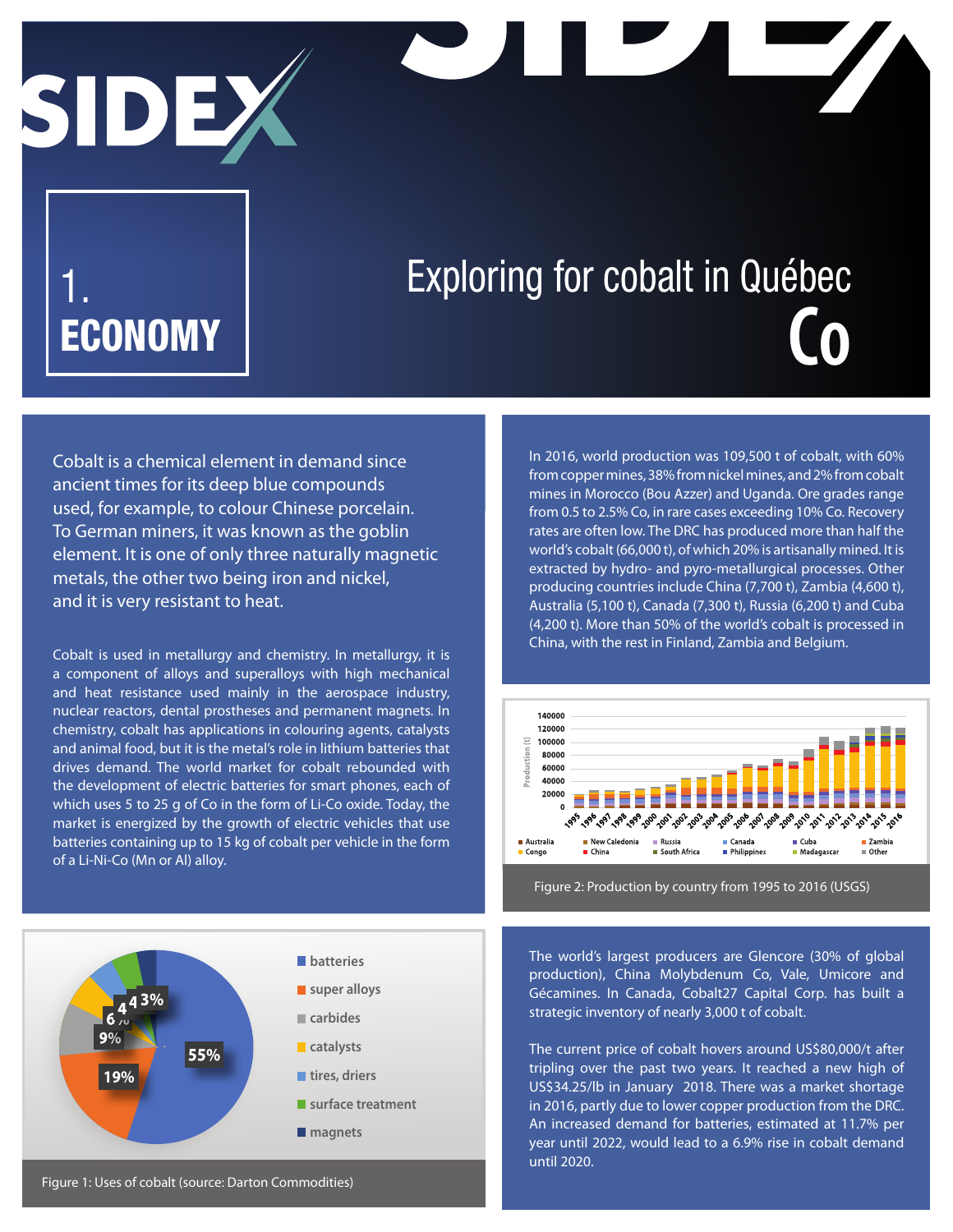

### 2. GEOLOGY-**METALLOGENY**

Cobalt is a rare metal and does not exist naturally as a native element. There are roughly thirty principal minerals of cobalt in the form of oxides, carbonates, sulphides, arsenides and thioarsenides (Table 1).

#### **TABLE 1**: **PRINCIPAL COBALT MINERALS**

| Asbolane     |                                         | Ni, Co oxide Koniambo (New Caledonia) |
|--------------|-----------------------------------------|---------------------------------------|
| Carrollite   | $Cu(Co,Ni)$ <sub>2</sub> S <sub>4</sub> | Chambishi (Zambia)                    |
| Cobaltite    | CoAsS                                   | Sudbury (Ontario)                     |
| Erythrine    | $Co3(AsO4)2$ . 8H <sub>2</sub> O        | <b>Bou Azzer (Morocco)</b>            |
| Heterogenite | COO(OH)                                 | Copperbelt (DRC)                      |
| Linnaeite    | $\overline{Co_3S_4}$                    | Noril'sk (Russia)                     |
| Safflorite   | (Co,Fe) As,                             | Schneeberg (Germany)                  |
| Skutterudite | (Co,Ni)As <sub>3</sub>                  | Skutterud (Norway)                    |
| Smaltite     | $\overline{\text{(Co,Fe,Ni)As}}$        | Cobalt (Ontario)                      |

The bulk of production, however, is the result of cobalt substitution in other sulphides (arsenopyrite, pyrrhotite, pyrite or pentlandite).

Cobalt resources are considerable but they depend on the production of Cu and Ni. It is estimated that global resources are between 5 and 25 Mt, without taking into account the more than 120 Mt of cobalt in manganese nodules on the seafloor. The greatest resources are contained in the Copperbelt of DRC and Zambia. Additional resources are found in the nickel laterites of Australia, the Southwest Pacific and Cuba. Ultramafic rocks in Canada, Australia, Russia and the USA also have good potential.

#### **THERE ARE FIVE MAIN TYPES OF DEPOSITS:**

1. Stratiform deposits in cupriferous sandstones and shales, primarily in the Copperbelt. Cobalt appears to be associated with zones with abundant mafic rocks and evaporites; the Co/Cu ratio is highly variable;

2. Magmatic Ni, Cu (Co, PGE) sulphide deposits, such as Sudbury, Noril'sk, Voisey's Bay and Bushveld: these may be layered igneous complexes or komatiite-type submarine volcanoes; cobalt may be associated with scandium in dunites;

3. Polymetallic veins, known as "five-element veins" (Ni-Co-Bi-Ag-U+As,REE), such as those in Cobalt (Ontario), Bou Azzer (Morocco), and the cobalt belt of Idaho;

4. Sulphide bodies in Besshi-type basic sedimentary settings, with variable degrees of deformation, such as Outokumpu (Finland); these deposits have been recognized up to amphibolite and granulite facies in Archean settings (Modum, Norway; Werner Lake, Ontario);

5. Ni-Co laterite deposits, formed in an equatorial climate on peridotite substrata during the Tertiary, notably in New Caledonia, Cuba and Australia. Some deposits are found in arid climates (USA, Russia, Australia). These deposits are not likely to be found in Québec.



Figure 3: The main types of cobalt deposits

Cobalt has also been extracted from several other types of geological environments: black shales, Co-Cu-Au deposits in metasedimentary rocks (Idaho), Mississippi Valley-type Pb-Zn-Co deposits, unconformity uranium deposits, and polymetallic IOCG and skarns (NICO, 0.12% Co – type 6 on Figure 3). The genesis of most of these deposits is not well understood and the cobalt metallogeny remains somewhat unclear (Hitzman et al. 2017).

Exploration tools for these deposits rely on the analysis of the geological context (mafic and ultramafic rocks, black shales), Cu-Ni geochemistry and geophysical signatures, particularly magnetics.

The economic and geological characteristics of these types of deposits are summarized in table 3.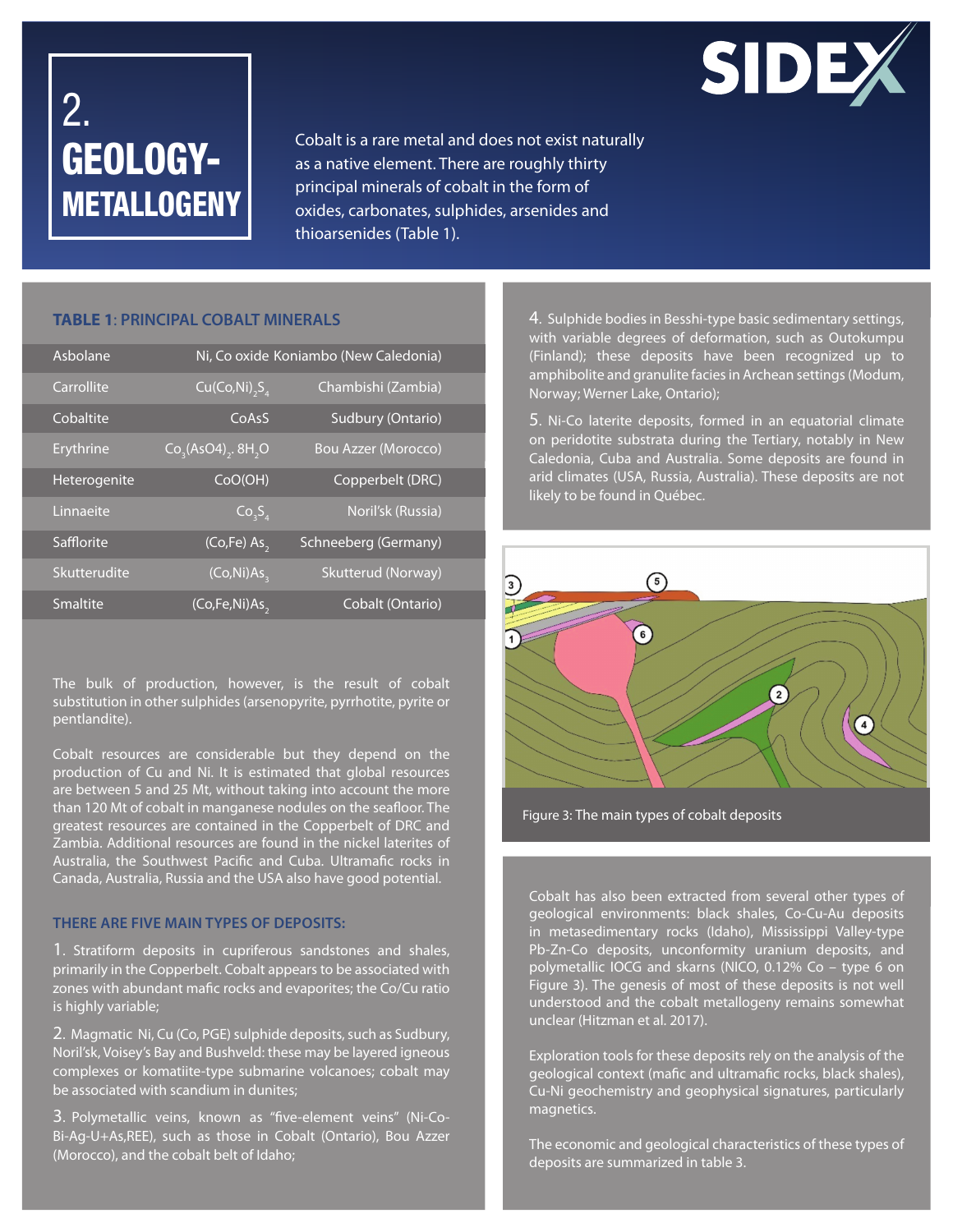# 3. QUÉBEC'S POTENTIAL

Cobalt exploration in Québec has been neglected in the past. Available data support a strong discovery potential.

#### PRODUCTION

In 2013, two mines produced cobalt alongside Ni, Cu and PGE: Raglan and Nunavik Nickel. Total production reached 1,155 t in 2014. Globe Metal, based in Montréal, is the main cobalt recycler in North America.

#### PROJECTS

The following table summarizes some of the active projects in Québec.

#### TABLE 2: SELECTED ACTIVE PROJECTS IN QUÉBEC

| <b>NOM</b>             | <b>RÉGION</b>                | <b>INDICE</b>                            | <b>GÉOLOGIE</b>                | <b>ENTREPRISE</b>             |
|------------------------|------------------------------|------------------------------------------|--------------------------------|-------------------------------|
| Roberge                | Appalachian                  | Soil geochemistry 1.06% Co               | DV 84-16                       | King's Bay                    |
| Lac Paradis            | North Shore (Manic 5)        | Ni-Cu showings; drilling 0.12% Co        | Paragneiss, mafic rocks, UB    | <b>Berkwood Resources Ltd</b> |
| <b>Cobalt Bay</b>      | Abitibi (Windfall Lake)      | Drilling 0.17% Co                        |                                | Secova                        |
| <b>Broadback River</b> | <b>Opatica, Frotet Evans</b> | Ni-Cu showings; drilling 0.09% Co        | Semi-massive sulphides, gabbro | King's Bay                    |
| <b>Moria</b>           | La Grande                    | Ni showings 0.09% Co                     | Pyrite, pentl., pyroxenite     | Midland/Altius                |
| Ninuk Lake             | Minto                        | Ni-Cu showings 0.27% Co                  | Massive sulphides, UB          | King's Bay                    |
| <b>Dumont Nickel</b>   | Abitibi                      | Deposit under development,<br>107 ppm Co | Magmatic sulphides, dunite     | <b>RNC-Waterton GRM</b>       |
| Fabre                  | Témiscaminque                | Co, Bi, Ag veins                         | Cobalt type                    | <b>Volt Energy</b>            |

#### **TARGETS**

Québec has many favourable settings for cobalt deposits that can be identified through geochemistry (>3,500 ppm Co in rocks, >300 ppm Co in stream sediments). The map shows the distribution of anomalous values, primarily associated with magmatic Ni-Cu and Cu deposits. Details of the targets are presented in Table 4.

Numerous cobalt showings in Québec, particularly in the Grenville Province, the Labrador Trough, the New Québec Orogen and the Ashuanipi area.

More than 100 showings of Ni-Cu (Co, PGE) have been discovered in the Québec parts of the Grenville Province. They are associated with mafic-ultramafic intrusions: the Matamec and Bostonais complexes, the Shabogamo gabbro, the Lac St-Jean anorthosite and the Manicouagan plateau. The Taureau Reservoir showing is distinguished by its Ni-Co arsenides, drawing comparison to the Cobalt District of Ontario. In Labrador, the Lynx Lake massive sulphide deposit is associated with an IOCG-type deposit.

The cobalt potential of the Superior Province lies in the komatiites and dunites of its greenstone belts. The Cape Smith and Labrador belts contain cobalt showings hosted in ultrabasic rocks and sedimentary rocks associated with iron formations, and there is also potential for Besshi-type deposits (Soucy, Prud'homme showings).

### 4. SELECTED **REFERENCES**

Clark, T. (1998) An overview of the Ni-Cu±Co±PGE potential of the Grenville Province in Québec, Géologie Québec, PRO 98-02, 10 p.

Clark, T. (2001) Distribution and exploration potential of platinum-group elements in Québec. Géologie Québec, PRO 2001-06, 17 p.

Hitzman, MW et al. (2017) Cobalt—Styles of deposits and the search for primary deposits. USGS OPF 2017-1155, 53 p.

www.ecobalt.com/cobalt/cobalt-facts Mudd, GM et al. (2017) Quantifying the recoverable resources of by-product metals: The case of cobalt. Ore Geology Reviews, 55: 87-90.

Naldrett, AJ (2004) Magmatic sulfide deposits—Geology, geochemistry, and exploration: Berlin, Springer-Verlag, 727 p.

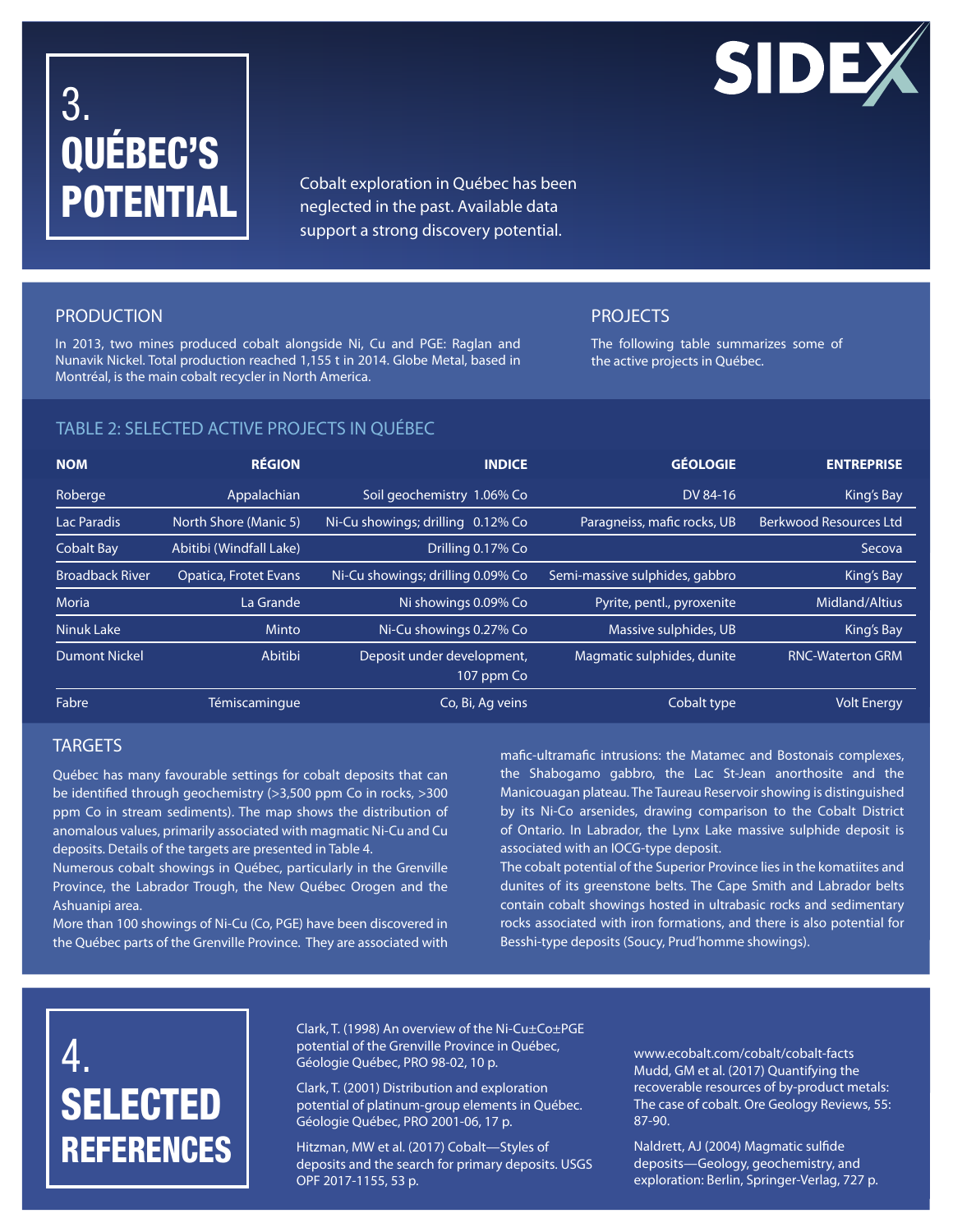

Main types of cobalt deposits

# TABLE 3.

| <b>MAIN TYPES OF</b><br><b>COBALT DEPOSITS</b> | <b>CUPRIFEROUS</b><br><b>SANDSTONES AND</b><br><b>SHALES</b>                                                                                 | <b>MAGMATIC NI-CU</b><br><b>SULPHIDE DEPOSITS</b>                                                                 | <b>FIVE-ELEMENT</b><br><b>VEIN-TYPE</b>                                                   | <b>BESSHI-TYPE</b><br><b>SULPHIDES</b>                                                                            |  |
|------------------------------------------------|----------------------------------------------------------------------------------------------------------------------------------------------|-------------------------------------------------------------------------------------------------------------------|-------------------------------------------------------------------------------------------|-------------------------------------------------------------------------------------------------------------------|--|
| <b>ECONOMY</b>                                 |                                                                                                                                              |                                                                                                                   |                                                                                           |                                                                                                                   |  |
| Ore tonnage                                    | $5 - 500$ Mt                                                                                                                                 | $1 - 1000$ Mt                                                                                                     | $0.1 - 10$ kt                                                                             | 10-160 Mt                                                                                                         |  |
| <b>Typical grades</b>                          | $0.1 - 3\%$ Co                                                                                                                               | $0.03 - 0.2\%$ Co                                                                                                 | $0.2 - 10\%$ Co                                                                           | $0.05 - 1\%$ Co                                                                                                   |  |
| Proportion of global<br>resource               | 40%                                                                                                                                          | 7%                                                                                                                | 11 % (with IOCG)                                                                          | $0.1 - 1\%$                                                                                                       |  |
| Canadian examples                              | Redstone (NWT); up to<br>0.12% Co                                                                                                            | Raglan (QC), 0.06% Co;<br>Sudbury 0.04 % Co (ON),<br>Voisey Bay 0.12% Co (NL)                                     | Keeley-Frontier Mine<br>(Cobalt, ON) 1500 Mt at<br>0.5% Co, Thunder Bay                   | Windy Craggy (0.07 %<br>$Co)$ (BC)                                                                                |  |
| International examples                         | Tenke Fugurume,<br>(0.3%), Kisanfu (1.1%),<br>Nchanga (0.4%),<br>Kamoto (0.49% Co),<br>DRC and Zambia<br>Talvivaara (Finland)<br>$0.02\%$ Co | Noril'sk-Talnakh (Russia),<br>Bushveld (SA), Duluth (MN),<br>Jinchuan (China) 0.01% Co,<br>Kambalda (WA) 0.06% Co | Bou Azzer (Morocco;<br>1% Co), Idaho (USA),<br>Erzgebirge (Germany),<br>Konsberg (Norway) | Outokumpu (0.25% Co,<br>Finland), Kilembe-Kasese<br>(16 Mt at 2% Cu 0.2%)<br>Co, Uganda), Ducktown<br>(Tennessee) |  |
| <b>GEOLOGY</b>                                 |                                                                                                                                              |                                                                                                                   |                                                                                           |                                                                                                                   |  |
| Tectonic context                               | rift involved in an<br>orogeny                                                                                                               | pre- to syn-orogenic mafic<br>to ultramafic setting                                                               | post-orogenic mafic to<br>ultramafic setting                                              | ophiolite or rift                                                                                                 |  |
| Host rock lithology                            | reduced sandstones and<br>shales overlying oxidized<br>sandstones, black shales,<br>carbonates                                               | layered igneous<br>complexes, komatiite flows                                                                     | basic to ultrabasic rocks                                                                 | basic volcanics and<br>sediments (argillites,<br>black shales)                                                    |  |
| Host rock deformation                          | diapiric breccia                                                                                                                             | tilted with little<br>deformation; deformed<br>komatiites                                                         | undeformed to shear<br>zones                                                              | deformed                                                                                                          |  |
| Host rock age                                  | Upper Proterozoic,<br>Permo-Triassic, Cenozoic                                                                                               | Archean, Proterozoic                                                                                              | Proterozoic, Paleozoic                                                                    | Proterozoic, Paleozoic,<br>Mesozoic                                                                               |  |
| Alteration                                     | chloritization,<br>carbonatization                                                                                                           | none                                                                                                              | chloritization                                                                            | serpentinization,<br>chloritization                                                                               |  |
| Geometry                                       | conformable layer                                                                                                                            | lens at the base of<br>intrusions and flows.<br>magmatic pipes, magmatic<br>layers                                | veins or selvage<br>replacement                                                           | massive sulphide lens,<br>variable degree of<br>deformation                                                       |  |
| Mineralogy                                     | Cu-Co sulphides                                                                                                                              | pyrrhotite, pentlandite,<br>chalcopyrite, linnaeite                                                               | pyrite, native Ag, Ni-Co<br>arsenide, native Bi, calcite, quartz                          | pyrite, chalcopyrite,<br>pyrrhotite, linnaeite                                                                    |  |
| Geochemistry                                   | Cu-Co (Pb, Zn, Mo, V, U, Ag)                                                                                                                 | Ni-Co-Bi-Ag-U+As,REE<br>Ni, Cu, Co, PGE                                                                           |                                                                                           | Cu-Co-Zn-Ni-Ag-Au                                                                                                 |  |
| Co to Ni ratio                                 | $<$ 1                                                                                                                                        | 0.1 to 0.01                                                                                                       | >1                                                                                        | >1                                                                                                                |  |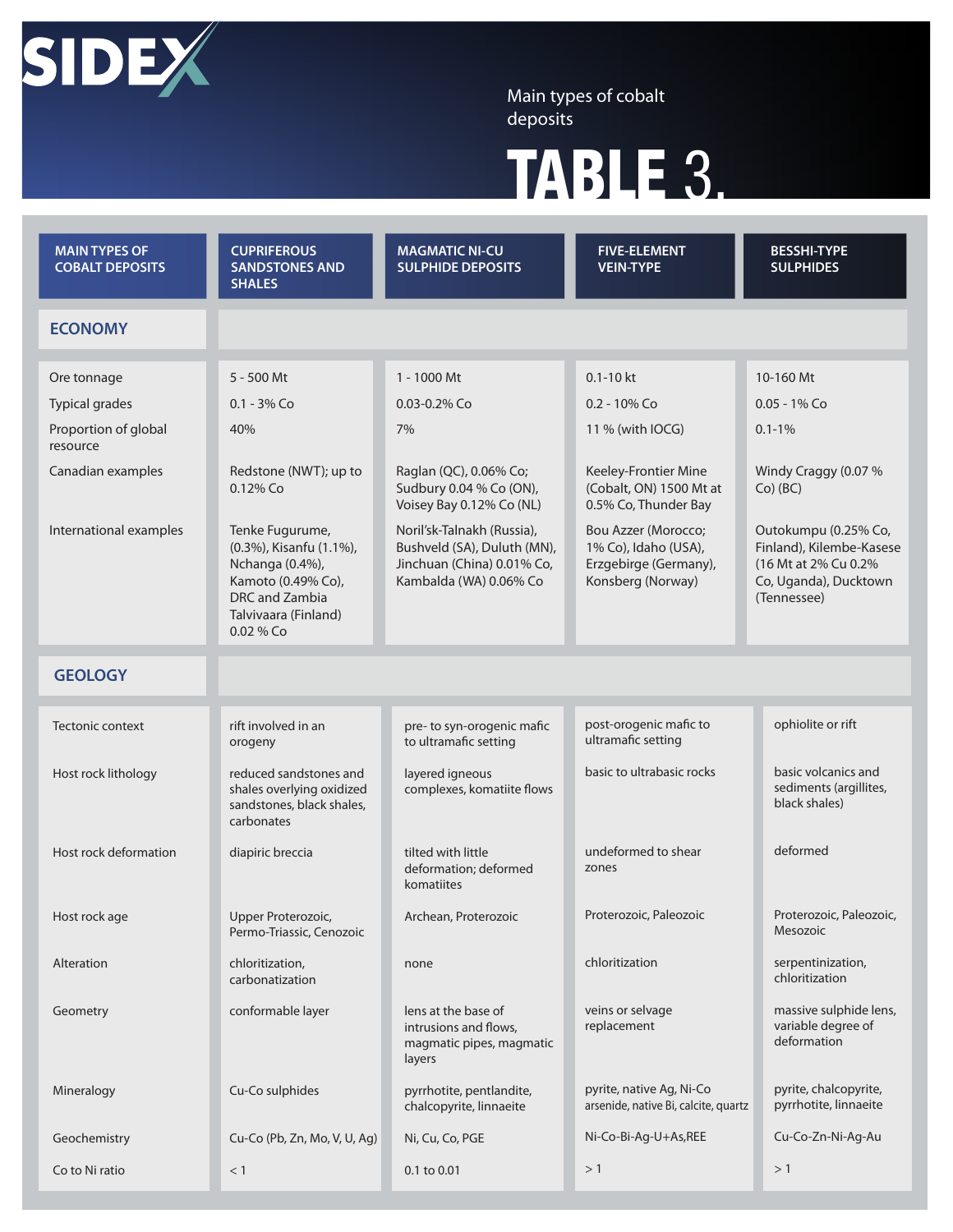

Selection of favourable areas in Québec for cobalt based on rock geochemistry (source: SIGEOM)

# TABLE 4.

|                | <b>TARGETS EASTING</b> | <b>NORTHING UTM</b> |    | <b>SAMPLE</b>                     | <b>GEOLOGY</b>                                      | <b>CO (%) AND</b><br><b>ASSOCIATIONS</b> | <b>GEOFICHE</b><br><b>DOCUMENT</b><br>(EXAMINE) |
|----------------|------------------------|---------------------|----|-----------------------------------|-----------------------------------------------------|------------------------------------------|-------------------------------------------------|
|                |                        |                     |    |                                   |                                                     |                                          |                                                 |
| $\mathbf{1}$   | 590771                 | 6839092             | 18 | 1988001930                        | Paleoprot. sandstone, silstone                      | 0.41% Co, Cu, Ni                         | R233348                                         |
| $\overline{2}$ | 449176                 | 6465570             | 19 | 1988015447                        | Paleoprot. Montagnais gneiss<br>and sill, gabbro    | 0.43% Co, Cu, Au, Fe, Zn                 | MB 88 05                                        |
| $\overline{3}$ | 527833                 | 6255303             | 19 | 1906021062                        | Paleoprot. dolomite                                 | 0.42% Co, Cu, Ni, U, Ag                  | GM 64155                                        |
| $\mathbf{3}$   | 527740                 | 6255716             | 19 | 1906031287                        | Paleoprot. dolomite                                 | 0.57% Co, Ni. Cu. Pb, Zn                 | GM 62471                                        |
| $\mathbf{3}$   | 527810                 | 6255579             | 19 | 1906021037                        | Paleoprot. dolomite                                 | 1.32% Co, Cu, U, Ag                      | GM 64155                                        |
| $\mathbf{3}$   | 527810                 | 6255580             | 19 | 1906021036                        | Paleoprot. dolomite                                 | 1.41% Co, Cu, Ni, U, Ag                  | GM 64155                                        |
| 3              | 527746                 | 6255728             | 19 | 1985024702                        | Paleoprot. mudshale, dolomite                       | 1.68% Co, Cu, U, V                       |                                                 |
| $\overline{4}$ | 326864                 | 6137637             | 20 | 1988011727                        | Paleoprot. sulphide BIF, basalts                    | 0.46% Co, Fe                             | <b>RG 301BZ</b>                                 |
| 5 <sup>1</sup> | 632836                 | 6075998             | 19 | 1989025686                        | Paleoprot. chert BIF (Sokoman)                      | 0.42% Co, Fe                             |                                                 |
| 6              | 617844                 | 5855478             | 19 | 1991000526                        | BIF (Wabush)                                        | 8.97-8.85% Co, Ni                        |                                                 |
| Walsh          | 617844                 | 5855478             | 19 | <b>Walsh Prospect</b>             | Sediment lenses, Wabush<br>Formation (Paleoprot.)   | 6% Co, Ni                                | <b>Gobeil, 1991</b>                             |
| $\overline{7}$ | 548946                 | 5706675             | 19 | 1995005332                        | Norite, Manicouagan Complex                         | 0.36% Co, Cu, Ni, PGE                    |                                                 |
| 8              | 333912                 | 5645922             | 20 | 999912330                         | Massive sulphides in anorthosite,<br>norite         | 0.35% Co, Cu, PGE                        | GM 55953                                        |
| 9              | 318745                 | 5406973             | 19 | 1993013552                        | Anorthosite, norite (Lac St-Jean)                   | 0.53% Co, Au                             |                                                 |
| 10             | 704840                 | 5467535             | 18 | 1988011907                        | Anorthosite, norite (Lac St-Jean)<br>4pts           | 0.9% Co, Cu, Ni, PGE                     |                                                 |
| 11             | 556963                 | 5511921             | 18 | 2007045298                        | Chibougamau Pluton vein,<br>Archean                 | 0.36% Co. Fe                             |                                                 |
| 11             | 557238                 | 5512295             | 18 | 2005100017                        | Massive sulphides,<br>Lac Doré Anorthosite, Archean | 0.39% Co                                 | EGP2002-VP50                                    |
| 12             | 316827                 | 5326838             | 18 | 1986000237                        | Sill, Vicour diorite                                | 0.49% Co, Au                             | MB 86-67                                        |
| Fabre          | 626041                 | 5229691             | 17 | Fabre Rang V<br>$(north) - lot 3$ | Archean andesite, diorite (Baby)                    | 7.3% Co, Au, Ag, Cu, Ni, Bi              | GM 03956                                        |